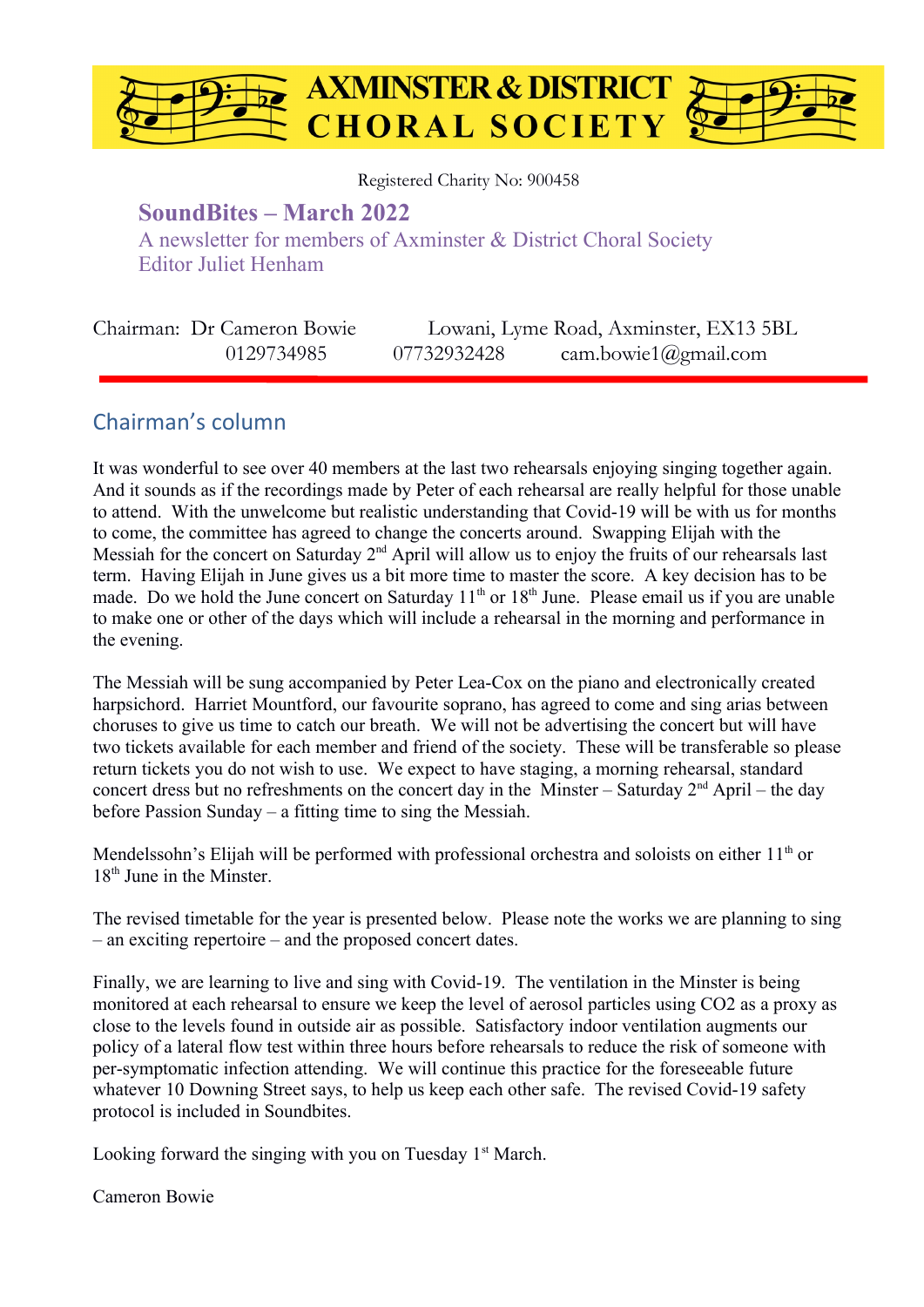Just a mention that Roxanne will have tickets for Messiah after half term. 2 per member at £10 each. If any extra might be needed I will make a reserve list, in case we can let people have extra. We would like to be able to give people plenty of space to enjoy the concert hence the limit on tickets.

## Calendar

| <b>Season</b> | Event                      | <b>Date</b>  | Programme                                                                        |
|---------------|----------------------------|--------------|----------------------------------------------------------------------------------|
|               | 2021-22 Spring term begins | 12-Jan-22    |                                                                                  |
|               | Half term                  |              | 22-Feb-22 No rehearsal                                                           |
|               | Spring concert             |              | 02-Apr-22 Handel's Messiah                                                       |
|               | Spring term ends           | 02-Apr-22    |                                                                                  |
|               | Summer term begins         | 26-Apr-22    |                                                                                  |
|               | Summer concert             |              | 18-Jun-22 or 11-Jun-22 depending on members' availability - Mendelssohn's Elijah |
|               | Summer term ends           | 18-Jun-22    |                                                                                  |
|               | 2022-23 Autumn term begins | 06-Sep-22    |                                                                                  |
|               | <b>AGM</b>                 | 11-Oct-22    |                                                                                  |
|               | Main concert               |              | 19-Nov-22 The Requiems by Durufle and Faure                                      |
|               | Christmas concert          |              | 17-Dec-22 Vaughan Williams Festival of Carols plus other Cghristmas music        |
|               | Autumn term ends           | 17-Dec-22    |                                                                                  |
|               | Spring term begins         | 03-Jan-23    |                                                                                  |
|               | Spring concert             | $01$ -Apr-23 |                                                                                  |
|               | Spring term ends           | $01$ -Apr-23 |                                                                                  |
|               | Summer term begins         | 18-Apr-23    |                                                                                  |
|               | Summer concert             | 17-Jun-23    |                                                                                  |
|               | Summer term ends           | 17-Jun-23    |                                                                                  |
|               |                            |              |                                                                                  |

### Message from the Librarian

#### **Music for Messiah**

There will be copies of Messiah available at rehearsals for anyone who needs one for the Messiah performance.

If you have borrowed a copy but will not be taking part in the performance please return it before the beginning of April.

Music should be returned in the condition in which you received it. If you were given a clean copy please rub out any markings you have made. However if you have already had to rub out a lot of previous markings you need not rub out all your own as well!

Do get in touch if you have any questions -  $e$ jtwining@gmail.com or 0140443805. Elizabeth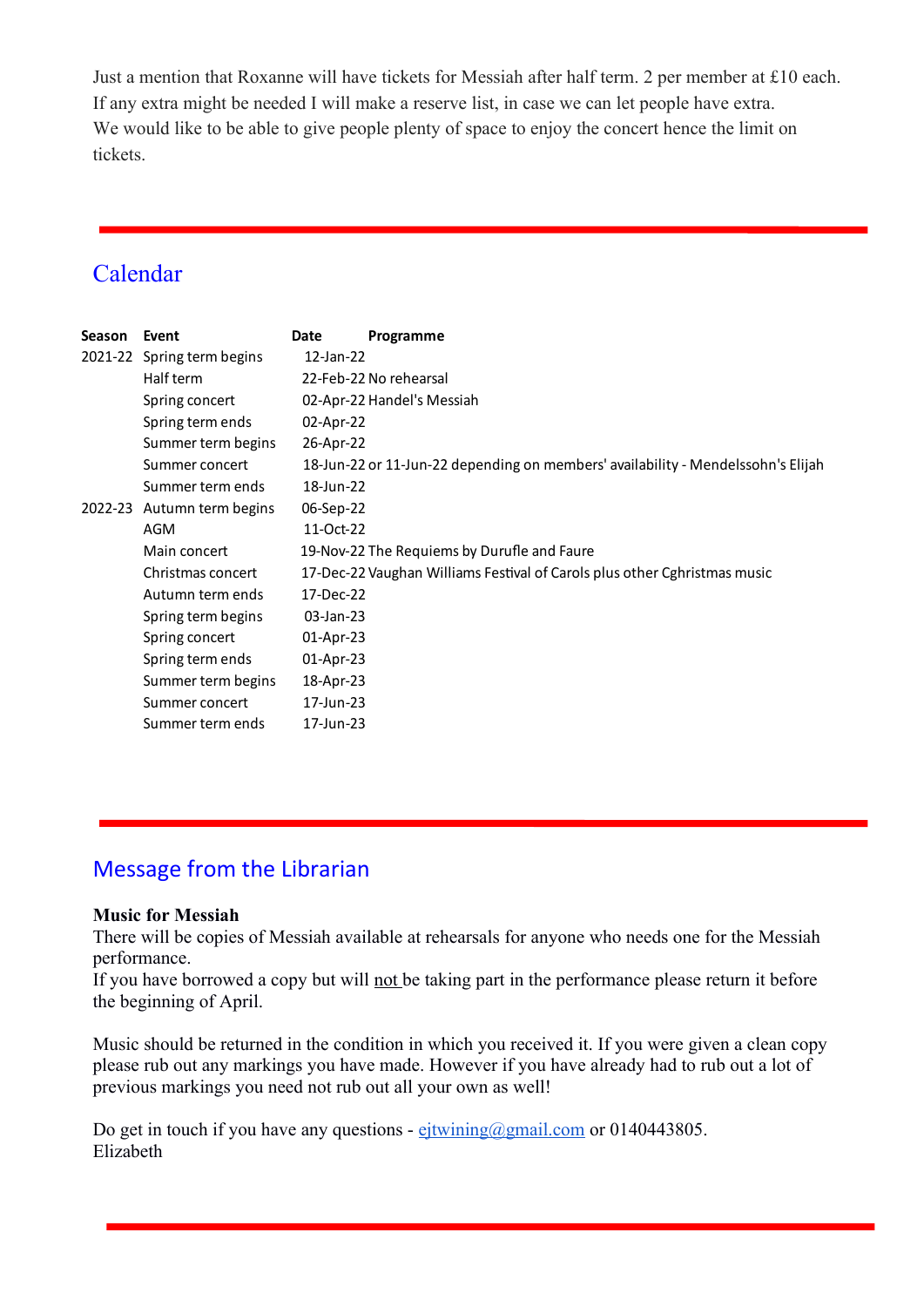# **Covid-19 Safe Protocol – updated 27th January 2022**

### Introduction

Covid-19 is here to stay and to sing together requires special measures to keep us safe. This protocol has been prepared by the committee and will be updated as we learn how to cope. It is based on the best available up-to-date public health advice and enhances current government guidance.

A number of members and our Music Director developed Covid-19 symptoms about four days after our Tuesday 30<sup>th</sup> November rehearsal suggesting they might have caught the virus which was probably the delta variant then. Having taken over from Delta Omicron is 40% more transmissible but 50% less virulent. The protocol has been adjusted to take this into account.

Singing is and will remain a high risk endeavour and so the protocol uses all reasonable measures to minimise the risk and help us feel safe. Any changes will be announced during rehearsals and will be emailed to members. We will avoid paper as far as possible.

### The protocol

- Rehearsals will be held in the Minster as usual.
- Ventilation will be monitored using a CO2 monitor to ensure ventilation levels remain safe. Doors will be opened despite the temperature if the CO2 monitor goes above 800 ppm.
- Members will enter and exit the church wearing masks. Masks are encouraged to be worn in the church until seated and before singing. Masks can be removed for singing. If you wish to be ultra secure it is recommended you wear a mask specially made for singing throughout the rehearsal.
- It is important to avoid congestion at all times, so members are expected not to cluster or gather whilst in the Minster. To minimise congestion entering and leaving the Minster:-
	- On entry
		- everyone will enter by the north door which will be open from 7pm; please arrive early to avoid a crush approaching 7:30. You will be required to confirm a very recent (maximum 3 hours) negative LFD test
		- a sample locator form is found below. These details are required should we need to contact someone in the event of infection. New members should complete this before their first rehearsal and left on the table by the door on entry.
		- members should put their subscription money cash or cheque in a sealed envelope with their name clearly written on the outside. The subscription will remain at £90.00 for the whole year and may be paid in two instalments of £45, one now, the other in January. The bank accepts "ADCS" or "Axminster and District Choral Society"
		- please move immediately down to the back of the church if getting new or handing in old music
		- move to your voice bubble where your voice rep will help you find a seat quickly and safely and tick you off the register
	- On exit please leave your chair in place; it will be cleared by volunteers later
- Members are encouraged to be fully vaccinated where possible.
- Members should take a Lateral Flow Device (LFD) test as close to 7.30pm as possible. Please speak to our Covid-19 Adviser if there is a problem. Mary Ashby SRN has kindly agreed to be our Covid-19 Adviser. She can be contacted on 07909790679. If she does not answer she may be travelling or seeing a patient. She will return your call as soon as she can. Do not come if she is unable to do that in time.
- Attendance is strictly forbidden if you are:
	- not feeling well. Covid-19 symptoms after two or more vaccinations in order of frequency are:
		- Runny nose